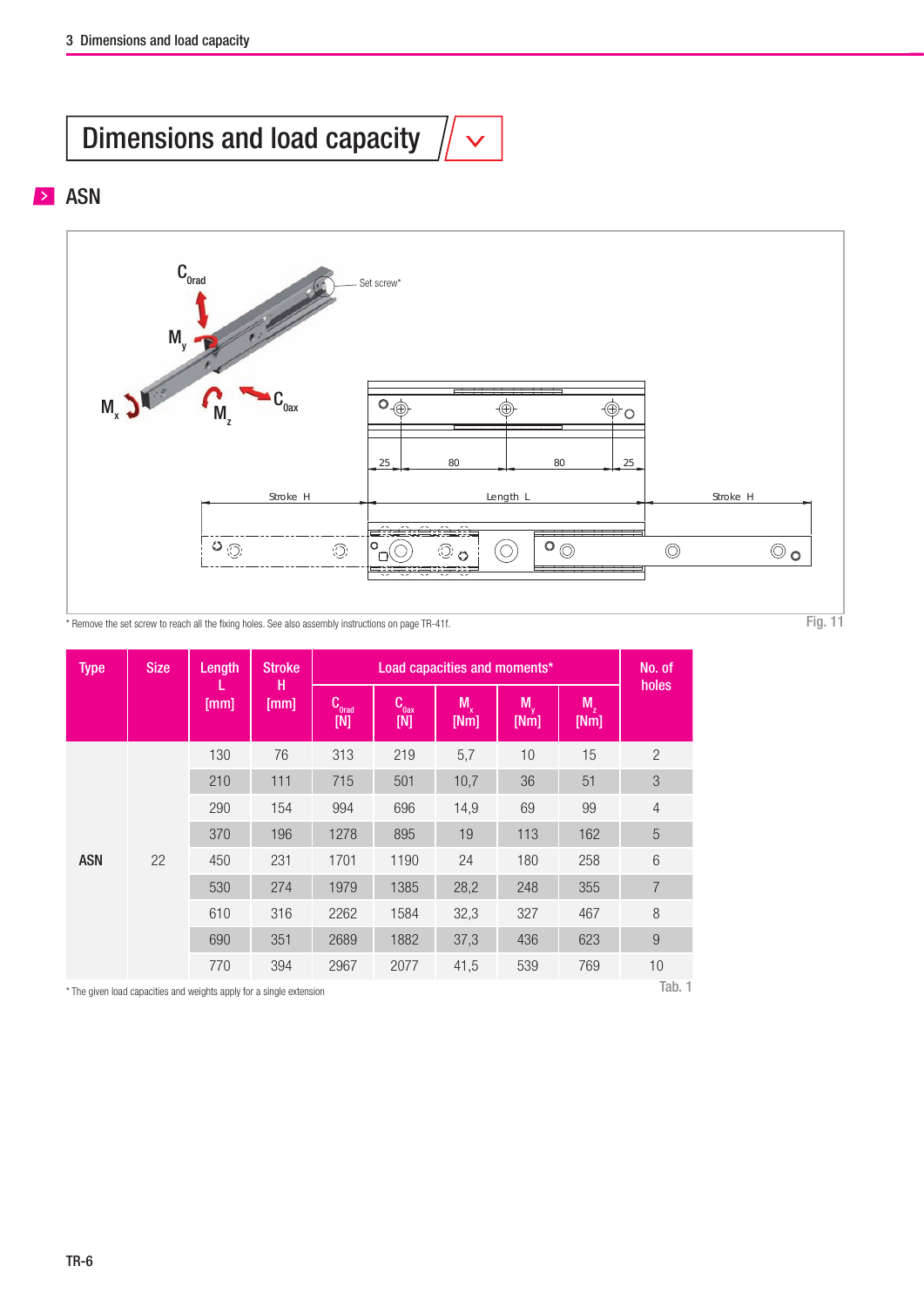

| <b>Type</b> | <b>Size</b> | Length    | <b>Stroke</b><br>н<br>[mm] |                                                                       | No. of                                                            |                     |                 |            |                  |
|-------------|-------------|-----------|----------------------------|-----------------------------------------------------------------------|-------------------------------------------------------------------|---------------------|-----------------|------------|------------------|
|             |             | L<br>[mm] |                            | $\begin{array}{c} \mathbf{C}_{\text{orad}} \\ \text{[N]} \end{array}$ | $\begin{array}{c} \mathbf{C}_{\rm{0ax}}\\ \text{[N]} \end{array}$ | $M_{\rm v}$<br>[Nm] | $M_{v}$<br>[Mm] | M,<br>[Nm] | holes            |
|             |             | 130       | 74                         | 613                                                                   | 429                                                               | 15,3                | 20              | 28         | $\overline{c}$   |
|             |             | 210       | 116                        | 1116                                                                  | 781                                                               | 26,1                | 57              | 82         | $\mathfrak{B}$   |
|             |             | 290       | 148                        | 1934                                                                  | 1354                                                              | 39,6                | 132             | 188        | $\overline{4}$   |
|             |             | 370       | 190                        | 2445                                                                  | 1711                                                              | 50,4                | 213             | 305        | $\sqrt{5}$       |
|             |             | 450       | 232                        | 2955                                                                  | 2069                                                              | 61,2                | 314             | 449        | $6\,$            |
|             |             | 530       | 274                        | 3466                                                                  | 2426                                                              | 72                  | 435             | 621        | $\boldsymbol{7}$ |
|             |             | 610       | 316                        | 3976                                                                  | 2783                                                              | 82,8                | 575             | 821        | $\, 8$           |
| <b>ASN</b>  | 28          | 690       | 358                        | 4487                                                                  | 3141                                                              | 93,6                | 735             | 1050       | $\boldsymbol{9}$ |
|             |             | 770       | 400                        | 4997                                                                  | 3498                                                              | 104,4               | 914             | 1306       | 10               |
|             |             | 850       | 433                        | 5828                                                                  | 4080                                                              | 117,9               | 1165            | 1665       | 11               |
|             |             | 930       | 475                        | 6338                                                                  | 4436                                                              | 128,7               | 1389            | 1984       | 12               |
|             |             | 1010      | 517                        | 6848                                                                  | 4793                                                              | 139,5               | 1631            | 2330       | 13               |
|             |             | 1090      | 559                        | 7358                                                                  | 5150                                                              | 150,3               | 1894            | 2705       | 14               |
|             |             | 1170      | 601                        | 7868                                                                  | 5507                                                              | 161,1               | 2175            | 3108       | 15               |
|             |             |           |                            |                                                                       |                                                                   |                     |                 |            |                  |
|             | 35          | 210       | 127                        | 1065                                                                  | 746                                                               | 29,4                | 57              | 82         | $\mathfrak{S}$   |
|             |             | 290       | 159                        | 2060                                                                  | 1442                                                              | 46,9                | 146             | 208        | $\overline{4}$   |
|             |             | 370       | 203                        | 2638                                                                  | 1847                                                              | 59,9                | 238             | 340        | $\sqrt{5}$       |
|             |             | 450       | 247                        | 3217                                                                  | 2252                                                              | 73                  | 354             | 505        | $\,6\,$          |
|             |             | 530       | 279                        | 4282                                                                  | 2997                                                              | 90,4                | 543             | 775        | $\overline{7}$   |
|             |             | 610       | 323                        | 4858                                                                  | 3401                                                              | 103,5               | 711             | 1015       | $\, 8$           |
|             |             | 690       | 367                        | 5435                                                                  | 3804                                                              | 116,6               | 902             | 1288       | $\boldsymbol{9}$ |
|             |             | 770       | 399                        | 6521                                                                  | 4565                                                              | 134                 | 1191            | 1702       | 10               |
| <b>ASN</b>  |             | 850       | 443                        | 7095                                                                  | 4966                                                              | 147,1               | 1435            | 2050       | 11               |
|             |             | 930       | 487                        | 7669                                                                  | 5368                                                              | 160,2               | 1702            | 2431       | 12               |
|             |             | 1010      | 519                        | 8765                                                                  | 6136                                                              | 177,6               | 2092            | 2989       | 13               |
|             |             | 1090      | 563                        | 9337                                                                  | 6536                                                              | 190,7               | 2412            | 3445       | 14               |
|             |             | 1170      | 607                        | 9909                                                                  | 6937                                                              | 203,8               | 2754            | 3934       | 15               |
|             |             | 1250      | 639                        | 11012                                                                 | 7708                                                              | 221,2               | 3245            | 4636       | 16               |
|             |             | 1330      | 683                        | 11582                                                                 | 8107                                                              | 234,3               | 3640            | 5200       | 17               |
|             |             | 1410      | 727                        | 12153                                                                 | 8507                                                              | 247,4               | 4058            | 5797       | 18               |
|             |             | 1490      | 759                        | 13260                                                                 | 9282                                                              | 264,8               | 4650            | 6643       | $19$             |

\* The given load capacities and weights apply for a single extension

Tab. 2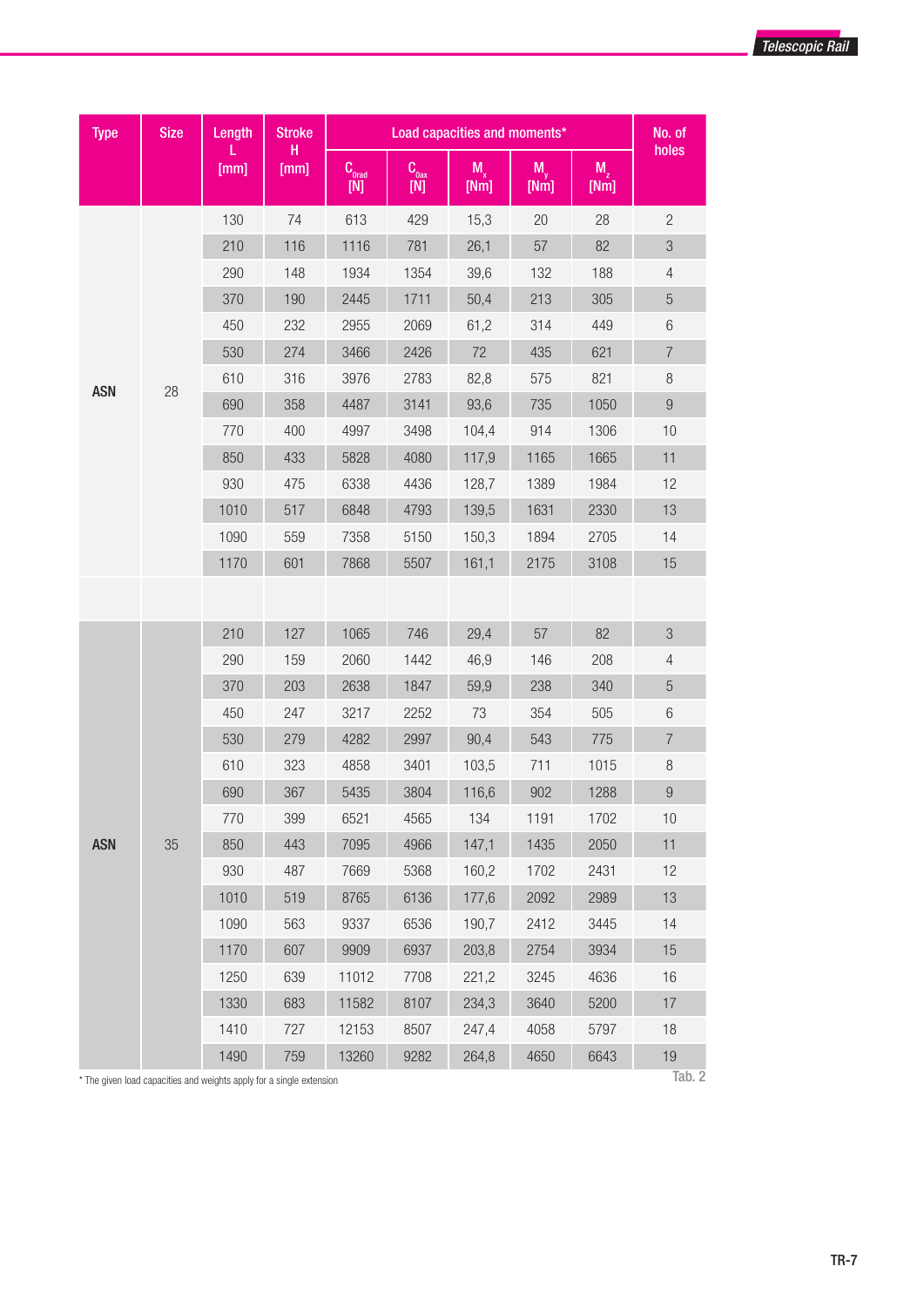| holes<br>н<br>$M_{v}$<br>$M_{2}$<br>[mm]<br>[mm]<br>$C_{\text{qrad}}$<br>$C_{\text{0ax}}$<br>$M_{x}$<br>[Nm]<br>[N]<br>$[{\sf N}]$<br>[Nm]<br>[Nm]<br>$\,3$<br>210<br>123<br>1595<br>1117<br>60.6<br>84<br>120<br>290<br>158<br>2872<br>2010<br>93.8<br>201<br>288<br>$\overline{4}$<br>5<br>370<br>208<br>3377<br>2364<br>115.9<br>308<br>440<br>$6\,$<br>450<br>243<br>4690<br>3283<br>149.2<br>509<br>728<br>530<br>182.4<br>1088<br>278<br>6039<br>4227<br>762<br>7<br>$\, 8$<br>313<br>215.6<br>1521<br>610<br>7411<br>5188<br>1064<br>690<br>363<br>5504<br>$\boldsymbol{9}$<br>7863<br>237.8<br>1294<br>1849<br>10<br>770<br>398<br>9232<br>6463<br>271<br>1681<br>2402<br>11<br>850<br>433<br>10615<br>7431<br>304.2<br>2119<br>3027<br>930<br>483<br>326.4<br>3484<br>12<br>11054<br>7738<br>2439<br>1010<br>359.6<br>2961<br>4230<br>13<br>518<br>12434<br>8704<br>43<br>568<br>12877<br>9014<br>381.8<br>3337<br>14<br>1090<br>4767<br>415<br>1170<br>603<br>14254<br>9978<br>3943<br>5633<br>15<br>16<br>1250<br>638<br>15638<br>10947<br>448.2<br>4599<br>6571<br>1330<br>688<br>11252<br>5065<br>7236<br>17<br>16075<br>470.4<br>723<br>12219<br>503.6<br>5806<br>8295<br>18<br>1410<br>17456<br>1490<br>13191<br>536.8<br>758<br>18845<br>6598<br>9425<br>19<br>1570<br>793<br>20238<br>14167<br>570.1<br>7440<br>10628<br>20<br>21<br>1650<br>843<br>20661<br>14463<br>592.2<br>8029<br>11470<br>625.5<br>8956<br>22<br>1730<br>878<br>22052<br>15436<br>12794<br>1810<br>928<br>15736<br>9601<br>13716<br>23<br>22479<br>647.6<br>963<br>23867<br>16707<br>680.8<br>15160<br>24<br>1890<br>10612<br>17009<br>1970<br>1013<br>24298<br>703<br>11314<br>16162<br>25<br>333<br>610<br>10591<br>7414<br>474<br>1553<br>2219<br>8<br>$\boldsymbol{9}$<br>690<br>373<br>12534<br>8774<br>547.5<br>2072<br>2960<br>770<br>413<br>14489<br>10142<br>621<br>2666<br>3808<br>10<br>850<br>453<br>16452<br>11516<br>694.5<br>3334<br>4763<br>11<br>930<br>493<br>12895<br>768<br>12<br>18421<br>4077<br>5824<br>14277<br>1010<br>533<br>20395<br>841.4<br>4894<br>6992<br>13<br>14<br>1090<br>573<br>22373<br>15661<br>914.9<br>5787<br>8267<br>613<br>17048<br>988.4<br>6754<br>9648<br>1170<br>24354<br>15<br>1250<br>653<br>26337<br>18436<br>1061.9<br>7795<br>11136<br>16<br><b>ASN</b><br>63<br>693<br>28322<br>19825<br>1135.4<br>8912<br>12731<br>17<br>1330<br>1410<br>733<br>30309<br>21216<br>1208.9<br>10102<br>14432<br>18<br>1490<br>773<br>32297<br>22608<br>1282.4<br>11368<br>16240<br>19<br>1570<br>813<br>34287<br>24001<br>1355.9<br>12708<br>18155<br>20<br>25394<br>1650<br>853<br>36277<br>1429.4<br>14123<br>20176<br>21<br>893<br>15613<br>22<br>1730<br>38268<br>26788<br>1502.8<br>22304<br>1810<br>933<br>40261<br>28182<br>1576.3<br>17177<br>24539<br>23<br>973<br>24<br>1890<br>42253<br>29577<br>1649.8<br>18816<br>26880 | <b>Type</b> | <b>Size</b> | Length | <b>Stroke</b> | Load capacities and moments* |       |        |       |       |    |
|-----------------------------------------------------------------------------------------------------------------------------------------------------------------------------------------------------------------------------------------------------------------------------------------------------------------------------------------------------------------------------------------------------------------------------------------------------------------------------------------------------------------------------------------------------------------------------------------------------------------------------------------------------------------------------------------------------------------------------------------------------------------------------------------------------------------------------------------------------------------------------------------------------------------------------------------------------------------------------------------------------------------------------------------------------------------------------------------------------------------------------------------------------------------------------------------------------------------------------------------------------------------------------------------------------------------------------------------------------------------------------------------------------------------------------------------------------------------------------------------------------------------------------------------------------------------------------------------------------------------------------------------------------------------------------------------------------------------------------------------------------------------------------------------------------------------------------------------------------------------------------------------------------------------------------------------------------------------------------------------------------------------------------------------------------------------------------------------------------------------------------------------------------------------------------------------------------------------------------------------------------------------------------------------------------------------------------------------------------------------------------------------------------------------------------------------------------------------------------------------------------------------------------------------------------------------------------------------------------------------------------------------------------------------------------------------------------------------------------------------------------------------------------------------------------------------------------------------------------------------|-------------|-------------|--------|---------------|------------------------------|-------|--------|-------|-------|----|
|                                                                                                                                                                                                                                                                                                                                                                                                                                                                                                                                                                                                                                                                                                                                                                                                                                                                                                                                                                                                                                                                                                                                                                                                                                                                                                                                                                                                                                                                                                                                                                                                                                                                                                                                                                                                                                                                                                                                                                                                                                                                                                                                                                                                                                                                                                                                                                                                                                                                                                                                                                                                                                                                                                                                                                                                                                                                 |             |             |        |               |                              |       |        |       |       |    |
|                                                                                                                                                                                                                                                                                                                                                                                                                                                                                                                                                                                                                                                                                                                                                                                                                                                                                                                                                                                                                                                                                                                                                                                                                                                                                                                                                                                                                                                                                                                                                                                                                                                                                                                                                                                                                                                                                                                                                                                                                                                                                                                                                                                                                                                                                                                                                                                                                                                                                                                                                                                                                                                                                                                                                                                                                                                                 |             |             |        |               |                              |       |        |       |       |    |
|                                                                                                                                                                                                                                                                                                                                                                                                                                                                                                                                                                                                                                                                                                                                                                                                                                                                                                                                                                                                                                                                                                                                                                                                                                                                                                                                                                                                                                                                                                                                                                                                                                                                                                                                                                                                                                                                                                                                                                                                                                                                                                                                                                                                                                                                                                                                                                                                                                                                                                                                                                                                                                                                                                                                                                                                                                                                 |             |             |        |               |                              |       |        |       |       |    |
|                                                                                                                                                                                                                                                                                                                                                                                                                                                                                                                                                                                                                                                                                                                                                                                                                                                                                                                                                                                                                                                                                                                                                                                                                                                                                                                                                                                                                                                                                                                                                                                                                                                                                                                                                                                                                                                                                                                                                                                                                                                                                                                                                                                                                                                                                                                                                                                                                                                                                                                                                                                                                                                                                                                                                                                                                                                                 |             |             |        |               |                              |       |        |       |       |    |
|                                                                                                                                                                                                                                                                                                                                                                                                                                                                                                                                                                                                                                                                                                                                                                                                                                                                                                                                                                                                                                                                                                                                                                                                                                                                                                                                                                                                                                                                                                                                                                                                                                                                                                                                                                                                                                                                                                                                                                                                                                                                                                                                                                                                                                                                                                                                                                                                                                                                                                                                                                                                                                                                                                                                                                                                                                                                 |             |             |        |               |                              |       |        |       |       |    |
|                                                                                                                                                                                                                                                                                                                                                                                                                                                                                                                                                                                                                                                                                                                                                                                                                                                                                                                                                                                                                                                                                                                                                                                                                                                                                                                                                                                                                                                                                                                                                                                                                                                                                                                                                                                                                                                                                                                                                                                                                                                                                                                                                                                                                                                                                                                                                                                                                                                                                                                                                                                                                                                                                                                                                                                                                                                                 |             |             |        |               |                              |       |        |       |       |    |
|                                                                                                                                                                                                                                                                                                                                                                                                                                                                                                                                                                                                                                                                                                                                                                                                                                                                                                                                                                                                                                                                                                                                                                                                                                                                                                                                                                                                                                                                                                                                                                                                                                                                                                                                                                                                                                                                                                                                                                                                                                                                                                                                                                                                                                                                                                                                                                                                                                                                                                                                                                                                                                                                                                                                                                                                                                                                 |             |             |        |               |                              |       |        |       |       |    |
|                                                                                                                                                                                                                                                                                                                                                                                                                                                                                                                                                                                                                                                                                                                                                                                                                                                                                                                                                                                                                                                                                                                                                                                                                                                                                                                                                                                                                                                                                                                                                                                                                                                                                                                                                                                                                                                                                                                                                                                                                                                                                                                                                                                                                                                                                                                                                                                                                                                                                                                                                                                                                                                                                                                                                                                                                                                                 |             |             |        |               |                              |       |        |       |       |    |
|                                                                                                                                                                                                                                                                                                                                                                                                                                                                                                                                                                                                                                                                                                                                                                                                                                                                                                                                                                                                                                                                                                                                                                                                                                                                                                                                                                                                                                                                                                                                                                                                                                                                                                                                                                                                                                                                                                                                                                                                                                                                                                                                                                                                                                                                                                                                                                                                                                                                                                                                                                                                                                                                                                                                                                                                                                                                 |             |             |        |               |                              |       |        |       |       |    |
|                                                                                                                                                                                                                                                                                                                                                                                                                                                                                                                                                                                                                                                                                                                                                                                                                                                                                                                                                                                                                                                                                                                                                                                                                                                                                                                                                                                                                                                                                                                                                                                                                                                                                                                                                                                                                                                                                                                                                                                                                                                                                                                                                                                                                                                                                                                                                                                                                                                                                                                                                                                                                                                                                                                                                                                                                                                                 |             |             |        |               |                              |       |        |       |       |    |
|                                                                                                                                                                                                                                                                                                                                                                                                                                                                                                                                                                                                                                                                                                                                                                                                                                                                                                                                                                                                                                                                                                                                                                                                                                                                                                                                                                                                                                                                                                                                                                                                                                                                                                                                                                                                                                                                                                                                                                                                                                                                                                                                                                                                                                                                                                                                                                                                                                                                                                                                                                                                                                                                                                                                                                                                                                                                 |             |             |        |               |                              |       |        |       |       |    |
|                                                                                                                                                                                                                                                                                                                                                                                                                                                                                                                                                                                                                                                                                                                                                                                                                                                                                                                                                                                                                                                                                                                                                                                                                                                                                                                                                                                                                                                                                                                                                                                                                                                                                                                                                                                                                                                                                                                                                                                                                                                                                                                                                                                                                                                                                                                                                                                                                                                                                                                                                                                                                                                                                                                                                                                                                                                                 |             |             |        |               |                              |       |        |       |       |    |
|                                                                                                                                                                                                                                                                                                                                                                                                                                                                                                                                                                                                                                                                                                                                                                                                                                                                                                                                                                                                                                                                                                                                                                                                                                                                                                                                                                                                                                                                                                                                                                                                                                                                                                                                                                                                                                                                                                                                                                                                                                                                                                                                                                                                                                                                                                                                                                                                                                                                                                                                                                                                                                                                                                                                                                                                                                                                 | <b>ASN</b>  |             |        |               |                              |       |        |       |       |    |
|                                                                                                                                                                                                                                                                                                                                                                                                                                                                                                                                                                                                                                                                                                                                                                                                                                                                                                                                                                                                                                                                                                                                                                                                                                                                                                                                                                                                                                                                                                                                                                                                                                                                                                                                                                                                                                                                                                                                                                                                                                                                                                                                                                                                                                                                                                                                                                                                                                                                                                                                                                                                                                                                                                                                                                                                                                                                 |             |             |        |               |                              |       |        |       |       |    |
|                                                                                                                                                                                                                                                                                                                                                                                                                                                                                                                                                                                                                                                                                                                                                                                                                                                                                                                                                                                                                                                                                                                                                                                                                                                                                                                                                                                                                                                                                                                                                                                                                                                                                                                                                                                                                                                                                                                                                                                                                                                                                                                                                                                                                                                                                                                                                                                                                                                                                                                                                                                                                                                                                                                                                                                                                                                                 |             |             |        |               |                              |       |        |       |       |    |
|                                                                                                                                                                                                                                                                                                                                                                                                                                                                                                                                                                                                                                                                                                                                                                                                                                                                                                                                                                                                                                                                                                                                                                                                                                                                                                                                                                                                                                                                                                                                                                                                                                                                                                                                                                                                                                                                                                                                                                                                                                                                                                                                                                                                                                                                                                                                                                                                                                                                                                                                                                                                                                                                                                                                                                                                                                                                 |             |             |        |               |                              |       |        |       |       |    |
|                                                                                                                                                                                                                                                                                                                                                                                                                                                                                                                                                                                                                                                                                                                                                                                                                                                                                                                                                                                                                                                                                                                                                                                                                                                                                                                                                                                                                                                                                                                                                                                                                                                                                                                                                                                                                                                                                                                                                                                                                                                                                                                                                                                                                                                                                                                                                                                                                                                                                                                                                                                                                                                                                                                                                                                                                                                                 |             |             |        |               |                              |       |        |       |       |    |
|                                                                                                                                                                                                                                                                                                                                                                                                                                                                                                                                                                                                                                                                                                                                                                                                                                                                                                                                                                                                                                                                                                                                                                                                                                                                                                                                                                                                                                                                                                                                                                                                                                                                                                                                                                                                                                                                                                                                                                                                                                                                                                                                                                                                                                                                                                                                                                                                                                                                                                                                                                                                                                                                                                                                                                                                                                                                 |             |             |        |               |                              |       |        |       |       |    |
|                                                                                                                                                                                                                                                                                                                                                                                                                                                                                                                                                                                                                                                                                                                                                                                                                                                                                                                                                                                                                                                                                                                                                                                                                                                                                                                                                                                                                                                                                                                                                                                                                                                                                                                                                                                                                                                                                                                                                                                                                                                                                                                                                                                                                                                                                                                                                                                                                                                                                                                                                                                                                                                                                                                                                                                                                                                                 |             |             |        |               |                              |       |        |       |       |    |
|                                                                                                                                                                                                                                                                                                                                                                                                                                                                                                                                                                                                                                                                                                                                                                                                                                                                                                                                                                                                                                                                                                                                                                                                                                                                                                                                                                                                                                                                                                                                                                                                                                                                                                                                                                                                                                                                                                                                                                                                                                                                                                                                                                                                                                                                                                                                                                                                                                                                                                                                                                                                                                                                                                                                                                                                                                                                 |             |             |        |               |                              |       |        |       |       |    |
|                                                                                                                                                                                                                                                                                                                                                                                                                                                                                                                                                                                                                                                                                                                                                                                                                                                                                                                                                                                                                                                                                                                                                                                                                                                                                                                                                                                                                                                                                                                                                                                                                                                                                                                                                                                                                                                                                                                                                                                                                                                                                                                                                                                                                                                                                                                                                                                                                                                                                                                                                                                                                                                                                                                                                                                                                                                                 |             |             |        |               |                              |       |        |       |       |    |
|                                                                                                                                                                                                                                                                                                                                                                                                                                                                                                                                                                                                                                                                                                                                                                                                                                                                                                                                                                                                                                                                                                                                                                                                                                                                                                                                                                                                                                                                                                                                                                                                                                                                                                                                                                                                                                                                                                                                                                                                                                                                                                                                                                                                                                                                                                                                                                                                                                                                                                                                                                                                                                                                                                                                                                                                                                                                 |             |             |        |               |                              |       |        |       |       |    |
|                                                                                                                                                                                                                                                                                                                                                                                                                                                                                                                                                                                                                                                                                                                                                                                                                                                                                                                                                                                                                                                                                                                                                                                                                                                                                                                                                                                                                                                                                                                                                                                                                                                                                                                                                                                                                                                                                                                                                                                                                                                                                                                                                                                                                                                                                                                                                                                                                                                                                                                                                                                                                                                                                                                                                                                                                                                                 |             |             |        |               |                              |       |        |       |       |    |
|                                                                                                                                                                                                                                                                                                                                                                                                                                                                                                                                                                                                                                                                                                                                                                                                                                                                                                                                                                                                                                                                                                                                                                                                                                                                                                                                                                                                                                                                                                                                                                                                                                                                                                                                                                                                                                                                                                                                                                                                                                                                                                                                                                                                                                                                                                                                                                                                                                                                                                                                                                                                                                                                                                                                                                                                                                                                 |             |             |        |               |                              |       |        |       |       |    |
|                                                                                                                                                                                                                                                                                                                                                                                                                                                                                                                                                                                                                                                                                                                                                                                                                                                                                                                                                                                                                                                                                                                                                                                                                                                                                                                                                                                                                                                                                                                                                                                                                                                                                                                                                                                                                                                                                                                                                                                                                                                                                                                                                                                                                                                                                                                                                                                                                                                                                                                                                                                                                                                                                                                                                                                                                                                                 |             |             |        |               |                              |       |        |       |       |    |
|                                                                                                                                                                                                                                                                                                                                                                                                                                                                                                                                                                                                                                                                                                                                                                                                                                                                                                                                                                                                                                                                                                                                                                                                                                                                                                                                                                                                                                                                                                                                                                                                                                                                                                                                                                                                                                                                                                                                                                                                                                                                                                                                                                                                                                                                                                                                                                                                                                                                                                                                                                                                                                                                                                                                                                                                                                                                 |             |             |        |               |                              |       |        |       |       |    |
|                                                                                                                                                                                                                                                                                                                                                                                                                                                                                                                                                                                                                                                                                                                                                                                                                                                                                                                                                                                                                                                                                                                                                                                                                                                                                                                                                                                                                                                                                                                                                                                                                                                                                                                                                                                                                                                                                                                                                                                                                                                                                                                                                                                                                                                                                                                                                                                                                                                                                                                                                                                                                                                                                                                                                                                                                                                                 |             |             |        |               |                              |       |        |       |       |    |
|                                                                                                                                                                                                                                                                                                                                                                                                                                                                                                                                                                                                                                                                                                                                                                                                                                                                                                                                                                                                                                                                                                                                                                                                                                                                                                                                                                                                                                                                                                                                                                                                                                                                                                                                                                                                                                                                                                                                                                                                                                                                                                                                                                                                                                                                                                                                                                                                                                                                                                                                                                                                                                                                                                                                                                                                                                                                 |             |             |        |               |                              |       |        |       |       |    |
|                                                                                                                                                                                                                                                                                                                                                                                                                                                                                                                                                                                                                                                                                                                                                                                                                                                                                                                                                                                                                                                                                                                                                                                                                                                                                                                                                                                                                                                                                                                                                                                                                                                                                                                                                                                                                                                                                                                                                                                                                                                                                                                                                                                                                                                                                                                                                                                                                                                                                                                                                                                                                                                                                                                                                                                                                                                                 |             |             |        |               |                              |       |        |       |       |    |
|                                                                                                                                                                                                                                                                                                                                                                                                                                                                                                                                                                                                                                                                                                                                                                                                                                                                                                                                                                                                                                                                                                                                                                                                                                                                                                                                                                                                                                                                                                                                                                                                                                                                                                                                                                                                                                                                                                                                                                                                                                                                                                                                                                                                                                                                                                                                                                                                                                                                                                                                                                                                                                                                                                                                                                                                                                                                 |             |             |        |               |                              |       |        |       |       |    |
|                                                                                                                                                                                                                                                                                                                                                                                                                                                                                                                                                                                                                                                                                                                                                                                                                                                                                                                                                                                                                                                                                                                                                                                                                                                                                                                                                                                                                                                                                                                                                                                                                                                                                                                                                                                                                                                                                                                                                                                                                                                                                                                                                                                                                                                                                                                                                                                                                                                                                                                                                                                                                                                                                                                                                                                                                                                                 |             |             |        |               |                              |       |        |       |       |    |
|                                                                                                                                                                                                                                                                                                                                                                                                                                                                                                                                                                                                                                                                                                                                                                                                                                                                                                                                                                                                                                                                                                                                                                                                                                                                                                                                                                                                                                                                                                                                                                                                                                                                                                                                                                                                                                                                                                                                                                                                                                                                                                                                                                                                                                                                                                                                                                                                                                                                                                                                                                                                                                                                                                                                                                                                                                                                 |             |             |        |               |                              |       |        |       |       |    |
|                                                                                                                                                                                                                                                                                                                                                                                                                                                                                                                                                                                                                                                                                                                                                                                                                                                                                                                                                                                                                                                                                                                                                                                                                                                                                                                                                                                                                                                                                                                                                                                                                                                                                                                                                                                                                                                                                                                                                                                                                                                                                                                                                                                                                                                                                                                                                                                                                                                                                                                                                                                                                                                                                                                                                                                                                                                                 |             |             |        |               |                              |       |        |       |       |    |
|                                                                                                                                                                                                                                                                                                                                                                                                                                                                                                                                                                                                                                                                                                                                                                                                                                                                                                                                                                                                                                                                                                                                                                                                                                                                                                                                                                                                                                                                                                                                                                                                                                                                                                                                                                                                                                                                                                                                                                                                                                                                                                                                                                                                                                                                                                                                                                                                                                                                                                                                                                                                                                                                                                                                                                                                                                                                 |             |             |        |               |                              |       |        |       |       |    |
|                                                                                                                                                                                                                                                                                                                                                                                                                                                                                                                                                                                                                                                                                                                                                                                                                                                                                                                                                                                                                                                                                                                                                                                                                                                                                                                                                                                                                                                                                                                                                                                                                                                                                                                                                                                                                                                                                                                                                                                                                                                                                                                                                                                                                                                                                                                                                                                                                                                                                                                                                                                                                                                                                                                                                                                                                                                                 |             |             |        |               |                              |       |        |       |       |    |
|                                                                                                                                                                                                                                                                                                                                                                                                                                                                                                                                                                                                                                                                                                                                                                                                                                                                                                                                                                                                                                                                                                                                                                                                                                                                                                                                                                                                                                                                                                                                                                                                                                                                                                                                                                                                                                                                                                                                                                                                                                                                                                                                                                                                                                                                                                                                                                                                                                                                                                                                                                                                                                                                                                                                                                                                                                                                 |             |             |        |               |                              |       |        |       |       |    |
|                                                                                                                                                                                                                                                                                                                                                                                                                                                                                                                                                                                                                                                                                                                                                                                                                                                                                                                                                                                                                                                                                                                                                                                                                                                                                                                                                                                                                                                                                                                                                                                                                                                                                                                                                                                                                                                                                                                                                                                                                                                                                                                                                                                                                                                                                                                                                                                                                                                                                                                                                                                                                                                                                                                                                                                                                                                                 |             |             |        |               |                              |       |        |       |       |    |
|                                                                                                                                                                                                                                                                                                                                                                                                                                                                                                                                                                                                                                                                                                                                                                                                                                                                                                                                                                                                                                                                                                                                                                                                                                                                                                                                                                                                                                                                                                                                                                                                                                                                                                                                                                                                                                                                                                                                                                                                                                                                                                                                                                                                                                                                                                                                                                                                                                                                                                                                                                                                                                                                                                                                                                                                                                                                 |             |             |        |               |                              |       |        |       |       |    |
|                                                                                                                                                                                                                                                                                                                                                                                                                                                                                                                                                                                                                                                                                                                                                                                                                                                                                                                                                                                                                                                                                                                                                                                                                                                                                                                                                                                                                                                                                                                                                                                                                                                                                                                                                                                                                                                                                                                                                                                                                                                                                                                                                                                                                                                                                                                                                                                                                                                                                                                                                                                                                                                                                                                                                                                                                                                                 |             |             |        |               |                              |       |        |       |       |    |
|                                                                                                                                                                                                                                                                                                                                                                                                                                                                                                                                                                                                                                                                                                                                                                                                                                                                                                                                                                                                                                                                                                                                                                                                                                                                                                                                                                                                                                                                                                                                                                                                                                                                                                                                                                                                                                                                                                                                                                                                                                                                                                                                                                                                                                                                                                                                                                                                                                                                                                                                                                                                                                                                                                                                                                                                                                                                 |             |             |        |               |                              |       |        |       |       |    |
|                                                                                                                                                                                                                                                                                                                                                                                                                                                                                                                                                                                                                                                                                                                                                                                                                                                                                                                                                                                                                                                                                                                                                                                                                                                                                                                                                                                                                                                                                                                                                                                                                                                                                                                                                                                                                                                                                                                                                                                                                                                                                                                                                                                                                                                                                                                                                                                                                                                                                                                                                                                                                                                                                                                                                                                                                                                                 |             |             |        |               |                              |       |        |       |       |    |
|                                                                                                                                                                                                                                                                                                                                                                                                                                                                                                                                                                                                                                                                                                                                                                                                                                                                                                                                                                                                                                                                                                                                                                                                                                                                                                                                                                                                                                                                                                                                                                                                                                                                                                                                                                                                                                                                                                                                                                                                                                                                                                                                                                                                                                                                                                                                                                                                                                                                                                                                                                                                                                                                                                                                                                                                                                                                 |             |             |        |               |                              |       |        |       |       |    |
|                                                                                                                                                                                                                                                                                                                                                                                                                                                                                                                                                                                                                                                                                                                                                                                                                                                                                                                                                                                                                                                                                                                                                                                                                                                                                                                                                                                                                                                                                                                                                                                                                                                                                                                                                                                                                                                                                                                                                                                                                                                                                                                                                                                                                                                                                                                                                                                                                                                                                                                                                                                                                                                                                                                                                                                                                                                                 |             |             | 1970   | 1013          | 44247                        | 30973 | 1723.3 | 20530 | 29328 | 25 |

\* The given load capacities and weights apply for a single extension